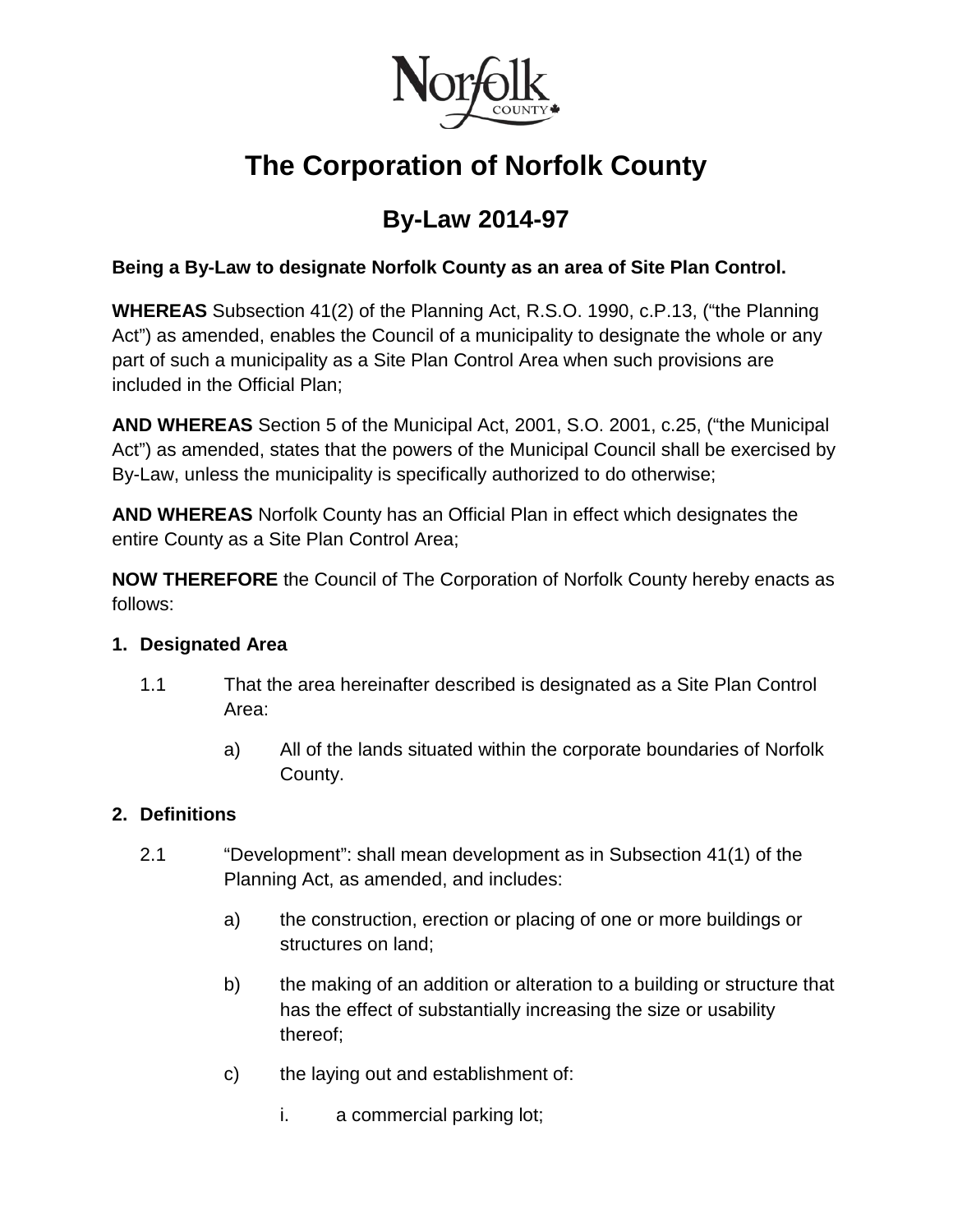- ii. sites for the location of three or more trailers as defined in clause (a) of Subsection 164(4) of the Municipal Act, 2001;
- iii. sites for the location of three or more mobile homes as defined in Subsection 46(1) of the Planning Act, R.S.O. 1990, c.P.13; or
- iv. sites for the construction, erection or location of three or more land lease community homes as defined in Subsection 46(1) of the Planning Act.
- 2.2 "Manager Community Planning" means the Manager of Community Planning of the Corporation of Norfolk County, or any successor to that position, or designate thereof.
- 2.3 "Site plan application" means an application for approval of plans and drawings for a development under Section 41 of the Planning Act.
- 2.4 "Planning Act" means the Ontario Planning Act, R.S.O. 1990, c. P. 13 as amended from time to time.

#### **3. Approval of Plans and Drawings**

- 3.1 No person shall undertake any development on land located within a zone identified as subject to site plan control unless the Council of Norfolk County or any person delegated authority to do so by Norfolk County Council or the Ontario Municipal Board has approved plans, drawings, and any agreements, in accordance with Subsection 41(4) of the Planning Act and imposed any conditions in accordance with Subsection 41(7) of the Planning Act.
- 3.2 Norfolk County may apply certain conditions to site plan approval, and may require that a certain standard of design be applied.
- 3.3 All development located on the said lands shall be subject to and in accordance with a site plan agreement, if deemed required, pursuant to Section 40 of the Planning Act.
- 3.4 Where a site plan agreement is deemed required as a condition of site plan approval, the Manager of Community Planning or designate is authorized to prepare such agreement.
- 3.5 Unless otherwise determined by Norfolk County Council, or the delegated authority, the site plan agreement shall be registered on title against the land to which it applies at the applicable Land Registry Office, in accordance with Subsection 41(10) of the Planning Act.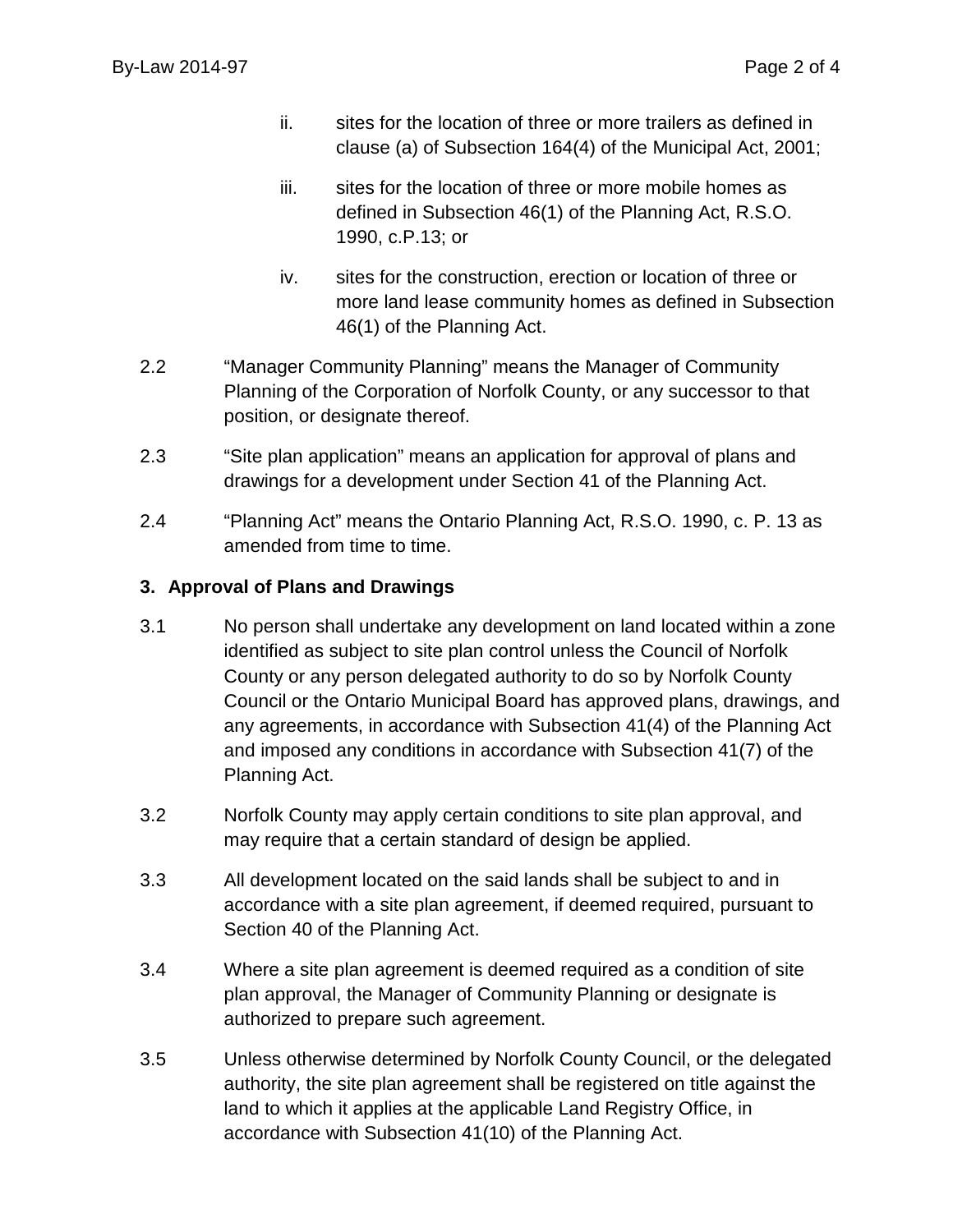3.6 Norfolk County may require financial security through bonding or other financial arrangement as deemed appropriate by Norfolk County prior to providing site plan approval.

#### **4. Scope**

4.1 References to zones in this By-Law are references to zones or classes of zones established under the Zoning By-Law for Norfolk County 1-Z-2014, as amended.

#### **5. Classes of Development Requiring Site Plan Approval**

- 5.1 Subject to Section 6 of this By-Law, the following classes of development require site plan approval:
	- a) all medium and high density residential development, including:
		- i. a lot upon which site plan approval has been required under a subdivision or other development agreement; or
		- ii. a lot zoned R3, R4, R5, or R6 zones;
	- b) all commercial, industrial and institutional development in residential zones;
	- c) all development in commercial zones;
	- d) all development in employment or industrial zones;
	- e) all development in institutional zones;
	- f) all development in Open Space Tent and Trailer Zone;
	- g) all development of and expansions to Medical Marihuana Production Facilities, and,
	- h) all development larger than the maximum permitted area under section 12.2 Value Added- Agriculture of the Zoning By-Law of Norfolk County 1-Z-2014.

### **6. Exemptions from Site Plan Control**

- 6.1 Notwithstanding Section 5, no site plan approval shall be required for:
	- a) development of farm buildings and the residence of the farm operator, except in accordance with subsection 5.1 h) of this By-Law;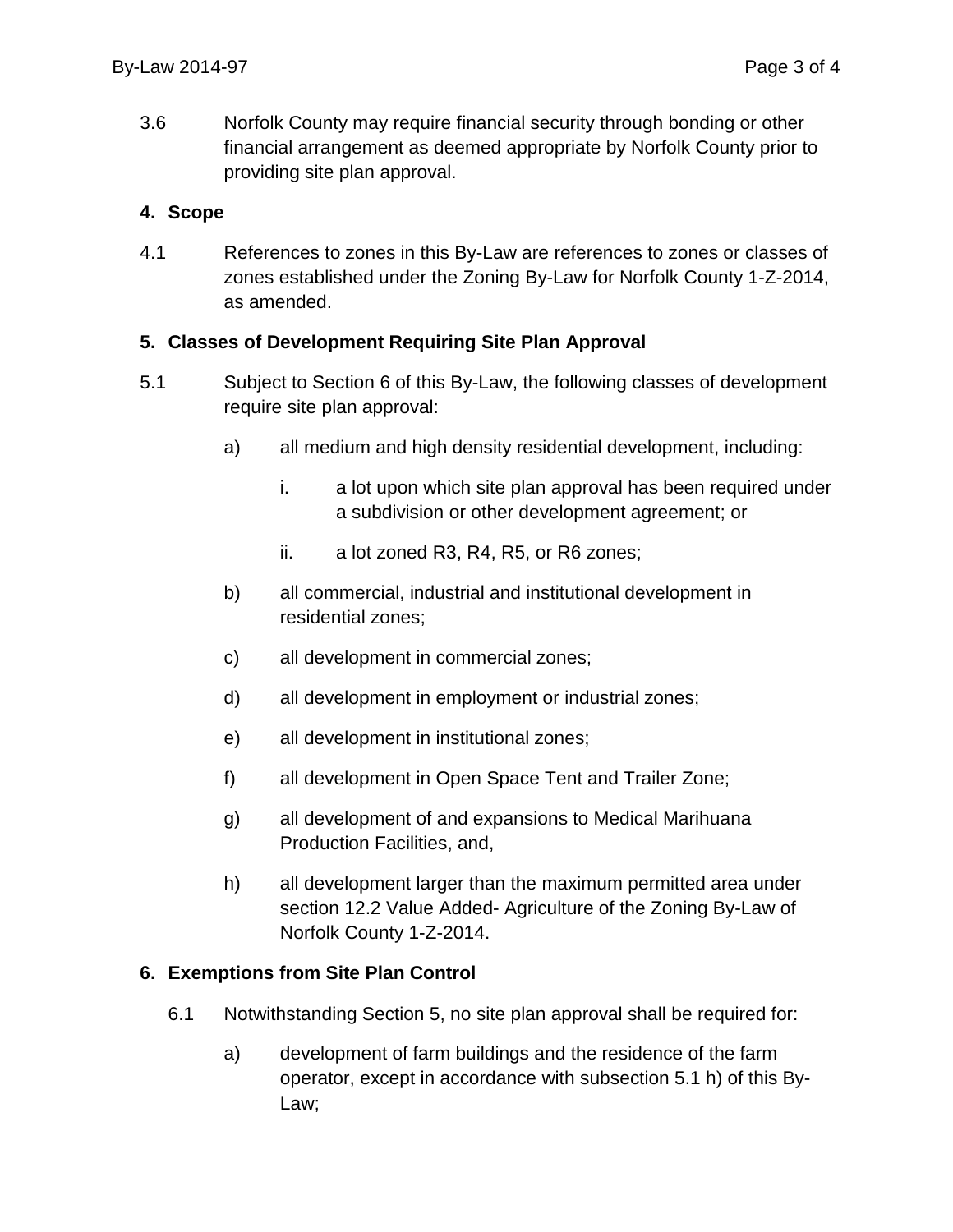- b) development in the form of residential freehold street townhouse units approved as part of a registered plan of subdivision;
- c) development in the form of single detached, duplexes or semidetached dwellings, except in cases where specially required.

#### **7. Delegation of Powers**

- 7.1 Norfolk County Council's powers under Section 41 of the Planning Act, are hereby delegated to the Manager Community Planning, any successor to that position, or designate thereof.
- 8. That the effective date of this By-Law shall be the date of final passage thereof.

Read a first and second time this 15th day of July, 2014.

Read a third time and finally passed this 15th day of July, 2014.

#### **Original By-Law Signed by:**

**Mayor Dennis Travale and Clerk/Manager of Council Services Andrew Grozelle**